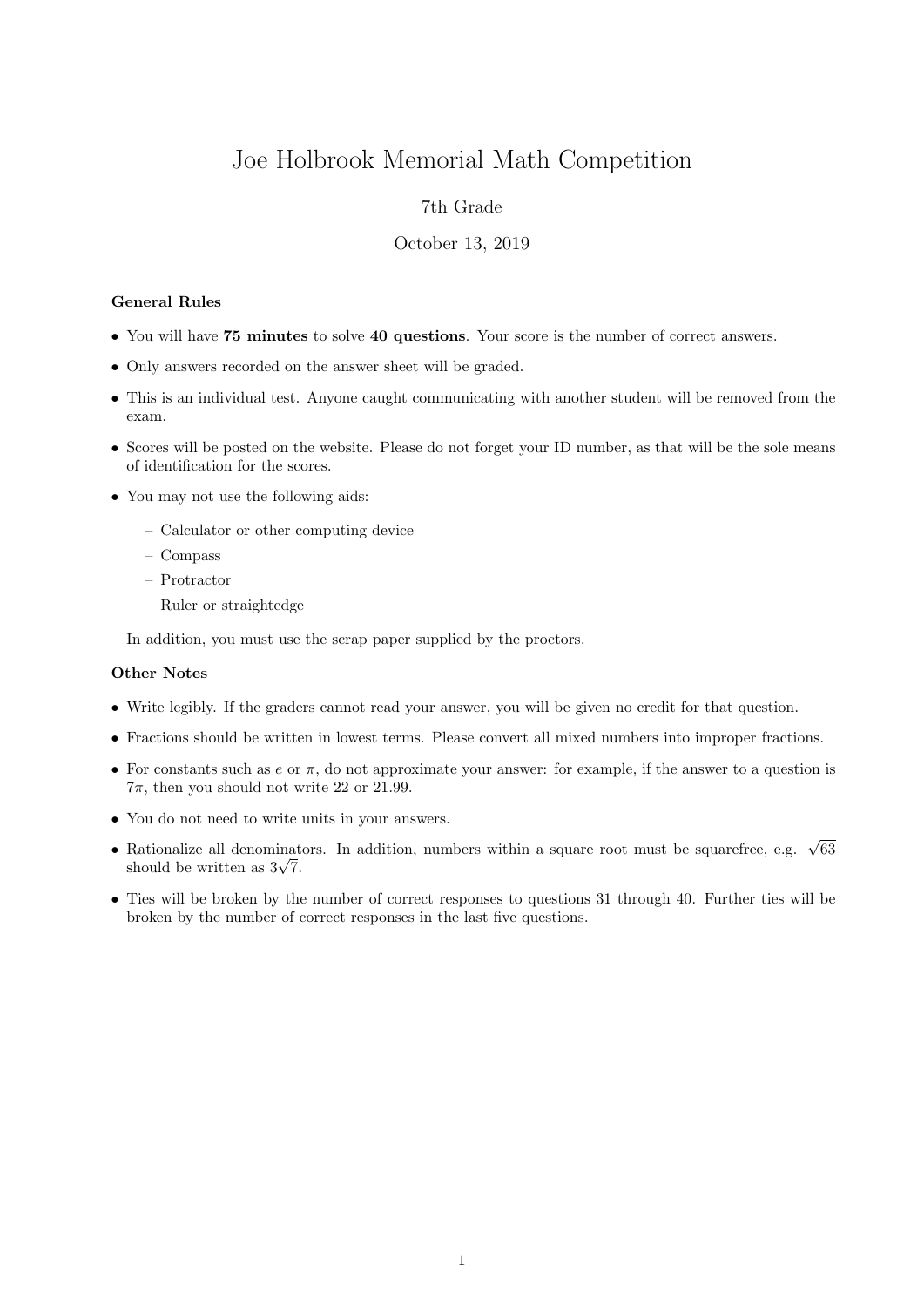- 1. Susan has a potato farm that generates an average of 119 pounds of potatoes per week. On average, how many pounds of potatoes are generated per day?
- 2. Express  $\frac{23}{4}$  in decimal form.
- 3. If  $2 \cdot x + 0 \cdot x + 1 \cdot x + 9 \cdot x = 24$ , what is x?
- 4. Compute  $\frac{2017 + 2018 + 2019}{6}$ .
- 5. In the land of BCAmerica, numbers work differently. For the set of five numbers {1,2,3,4,5}, the following inequalities are true:  $3 < 4$ ,  $1 < 2$ ,  $4 < 1$ , and  $5 < 4$ . Which number in the set is the median?

6. Expressed as a decimal, what is 1009 added to  $\frac{1}{2019}$  of the answer to this question?

- 7. The sum of 3 consecutive integers is 15. What is the product of the three integers?
- 8. When given a number, a machine adds 6 to the number, multiplies the result by 2, subtracts 4, and outputs the result. A number is entered into the machine, and the machine outputs 14. What number was entered into the machine?
- 9. Let  $\langle n \rangle$  denote the sum of all positive divisors of n, excluding n itself. For example,  $\langle 4 \rangle = 1 + 2 = 3$ . What is  $\langle \langle \langle 6 \rangle \rangle \rangle$ ?
- 10. Define the function  $a \circ b$  to equal the quantity  $a^2 b^2$ . Compute 7  $\circ$  (3  $\circ$  2).
- 11. Calculate  $2^{0^{1^9}} \times 2018 2017$ .
- 12. Abhinav is running for president against Susan. Everyone voted for either Abhinav, Susan, or both. Abhinav received 2019 votes, Susan received 2018 votes, and a total of 2020 students voted. How many people voted for both candidates?
- 13. For how many integers  $k < 100$  does the equation  $k = x^2$  have an integer solution x?
- 14. Let a and b be positive integers such that  $1^4 + 5^4 + 6^4 + a^4 + b^4 = 2019$ . Find  $a + b$ .
- 15. Vfire must walk 48 miles to reach the cookie fairy. He walks at 6 miles per hour when he is not carrying anything. However, he is forced to carry 120 pounds of cookies, and every 30 pounds of cookies makes him 1 mile per hour slower. How many fewer hours would it take Vfire to walk to the cookie fairy if he was not carrying anything?
- 16. If  $2^x = 25$ , what is  $2^{\frac{x}{2}+3}$ ?
- 17. Find the sum of the coefficients of the polynomial  $(2x+1)^3$ .
- 18. Daniel, Derek, and Sameer are canoeing during a thunderstorm, and their canoe capsizes 600 feet from the shore. Daniel drifts towards the shore at a rate of 20 feet per minute, Sameer swims at a rate of 60 feet per minute, and Derek swims at a rate of 75 feet per minute. For how many minutes are there exactly 2 people in the water?
- 19. What is the remainder when the product of the primes less than 100 is divided by 20?
- 20. Eric the human, his chickens, and his pigs live on the Ming Farm. Given that there are 21 heads and 52 feet on the farm, how many chickens are on the farm?
- 21. One day, Charles and his younger brother Eric realized that their ages were both prime numbers. Charles noted that the difference between their ages was 15. Eric then summed the cubes of their ages and got 4921. What was Eric's age?
- 22. If a and b are integers such that  $a^b = 2^{14}$ , what is the minimum possible value of  $a + b$ ?
- 23. Points  $M, A, R, V, I, N, Y$ , and U lie in the plane such that

$$
MA + AR + RV + VI + IN + NY + YU + UM = 24.
$$

Given that  $MARVINYU$  is a convex polygon with vertices in that order, find the maximum possible area of polygon MARV INY U.